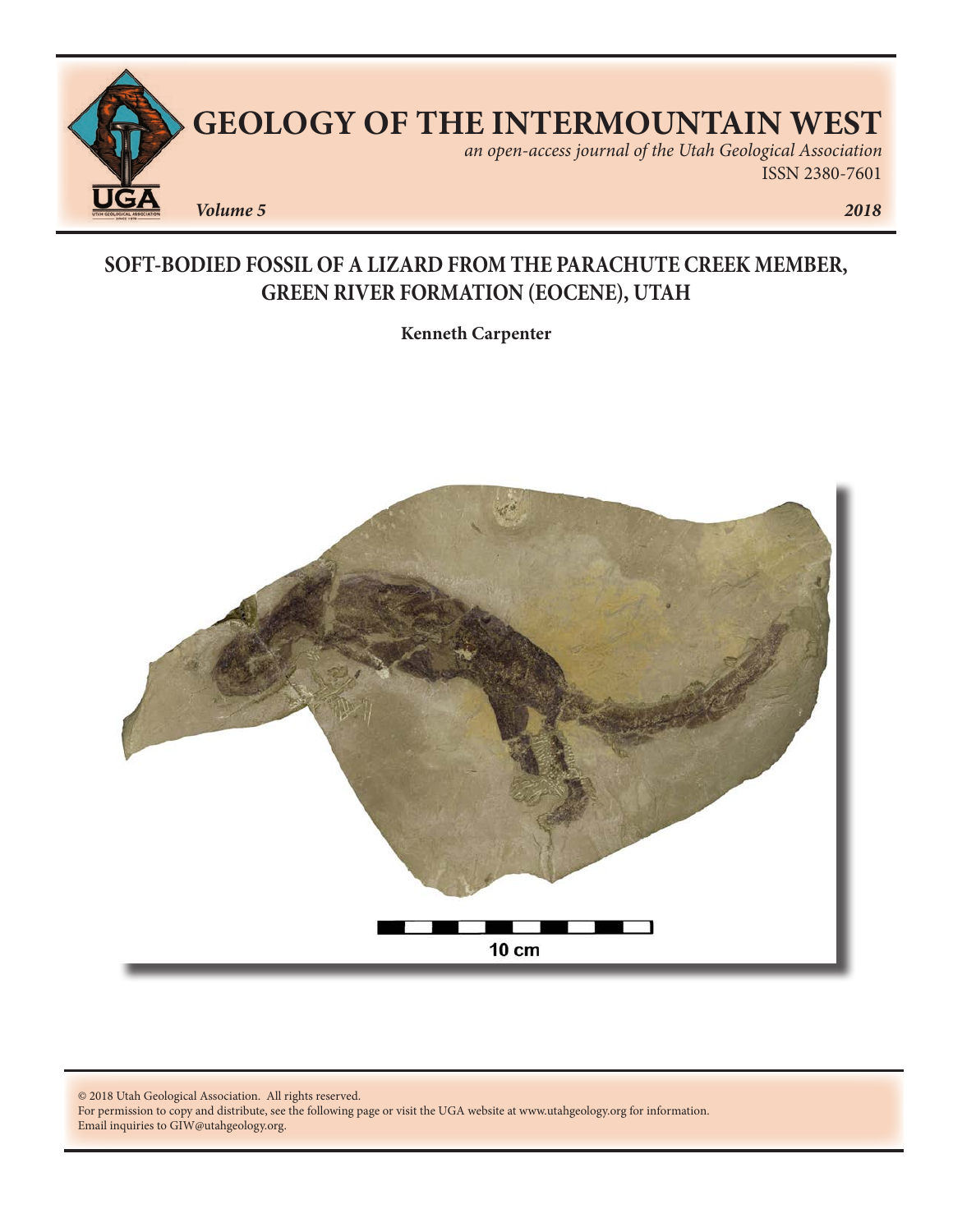# **GEOLOGY OF THE INTERMOUNTAIN WEST**

*an open-access journal of the Utah Geological Association* ISSN 2380-7601

*Volume 5 2018*

Douglas A. Sprinkel Utah Geological Survey 801.391.1977 GIW@utahgeology.org

Bart J. Kowallis Brigham Young University 801.422.2467 bkowallis@gmail.com

Thomas C. Chidsey, Jr. Utah Geological Survey 801.537.3364 tomchidsey@utah.gov

Steven Schamel GeoX Consulting, Inc. 801.583-1146 geox-slc@comcast.net

# *Production*

Cover Design and Desktop Publishing Douglas A. Sprinkel

Cover

*Lizard preserved as a carbon film from the Parachute Creek Member of the Green River Formation (Eocene), Uinta Basin, Utah.* 



*This is an open-access article in which the Utah Geological Association permits unrestricted use, distribution, and reproduction of text and figures that are not noted as copyrighted, provided the original author and source are credited.*

| President       |  |
|-----------------|--|
| President-Elect |  |
| Program Chair   |  |
| Treasurer       |  |
| Secretary       |  |
| Past President  |  |

#### *UGA Board October 2018 – September 2019*

|                           | Peter Nielsen     |                     | peternielsen@utah.gov                  | 801.537.3359 |
|---------------------------|-------------------|---------------------|----------------------------------------|--------------|
| President-Elect           | Leslie Heppler    |                     | lheppler@utah.gov                      | 801.538.5257 |
| Program Chair             | Gregory Schlenker |                     | gcsgeoscience@gmail.com                | 801.745.0262 |
| Treasurer                 | Dave Garbrecht    |                     | garbrechtd@yahoo.com                   | 801.916.1911 |
| Secretary                 | George Condrat    |                     | gcondrat@loughlinwater.com             | 435.649.4005 |
| Past President            | Paul Inkenbrandt  |                     | paulinkenbrandt@utah.gov               | 801.537.3361 |
|                           |                   |                     | <b>UGA Committees</b>                  |              |
| Environmental Affairs     |                   | Craig Eaton         | eaton@ihi-env.com                      | 801.633.9396 |
| Geologic Road Sign        |                   | Terry Massoth       | twmassoth@hotmail.com                  | 801.541.6258 |
| Historian                 |                   | Paul Anderson       | paul@pbageo.com                        | 801.364.6613 |
| Outreach                  |                   | Greg Nielson        | gnielson@weber.edu                     | 801.626.6394 |
| Membership                | <b>Rick Ford</b>  |                     | rford@weber.edu                        | 801.626.6942 |
| <b>Public Education</b>   | Paul Jewell       |                     | pwjewell@mines.utah.edu                | 801.581.6636 |
|                           |                   | Matt Affolter       | gfl247@yahoo.com                       |              |
| Publications              |                   | Paul Inkenbrandt    | paulinkenbrandt@utah.gov               | 801.537.3361 |
| Publicity                 |                   | Paul Inkenbrandt    | paulinkenbrandt@utah.gov               | 801.537.3361 |
| Social/Recreation         | Roger Bon         |                     | rogerbon@xmission.com                  | 801.942.0533 |
|                           |                   |                     | <b>AAPG House of Delegates</b>         |              |
| 2017-2020 Term            |                   | Tom Chidsey         | tomchidsey@utah.gov                    | 801.537.3364 |
|                           |                   |                     | <b>State Mapping Advisory Committe</b> |              |
| <b>UGA</b> Representative |                   | Jason Blake         | blake-j@comcast.net                    | 435.658.3423 |
|                           |                   |                     | <b>Earthquake Safety Committe</b>      |              |
| Chair                     |                   | <b>Grant Willis</b> | gwillis@utah.gov                       | 801.537.3355 |
|                           |                   |                     | <b>UGA</b> Website                     |              |
|                           |                   |                     |                                        |              |
|                           |                   |                     |                                        |              |
|                           |                   |                     | www.utahgeology.org                    |              |
| Webmasters                |                   | Paul Inkenbrandt    | paulinkenbrandt@utah.gov               |              |
|                           |                   |                     | <b>UGA</b> Newsletter                  | 801.537.3361 |

*receive notices for monthly meetings, annual field conferences, and new publications. Annual membership is \$20 and annual student membership is only \$5. Visit the UGA website at www.utahgeology.org for information and membership application.*

*The UGA board is elected annually by a voting process through UGA members. However, the UGA is a volunteer-driven organization, and we welcome your voluntary service.* If you would like to participate please contact the current *president or committee member corresponding with the area in which you would like to volunteer.*

Utah Geological Association formed in 1970 from a merger of the Utah Geological Society, founded in 1946, and the Intermountain Association of Geologists, founded in 1949. Affiliated with the American Association of Petroleum Geologists.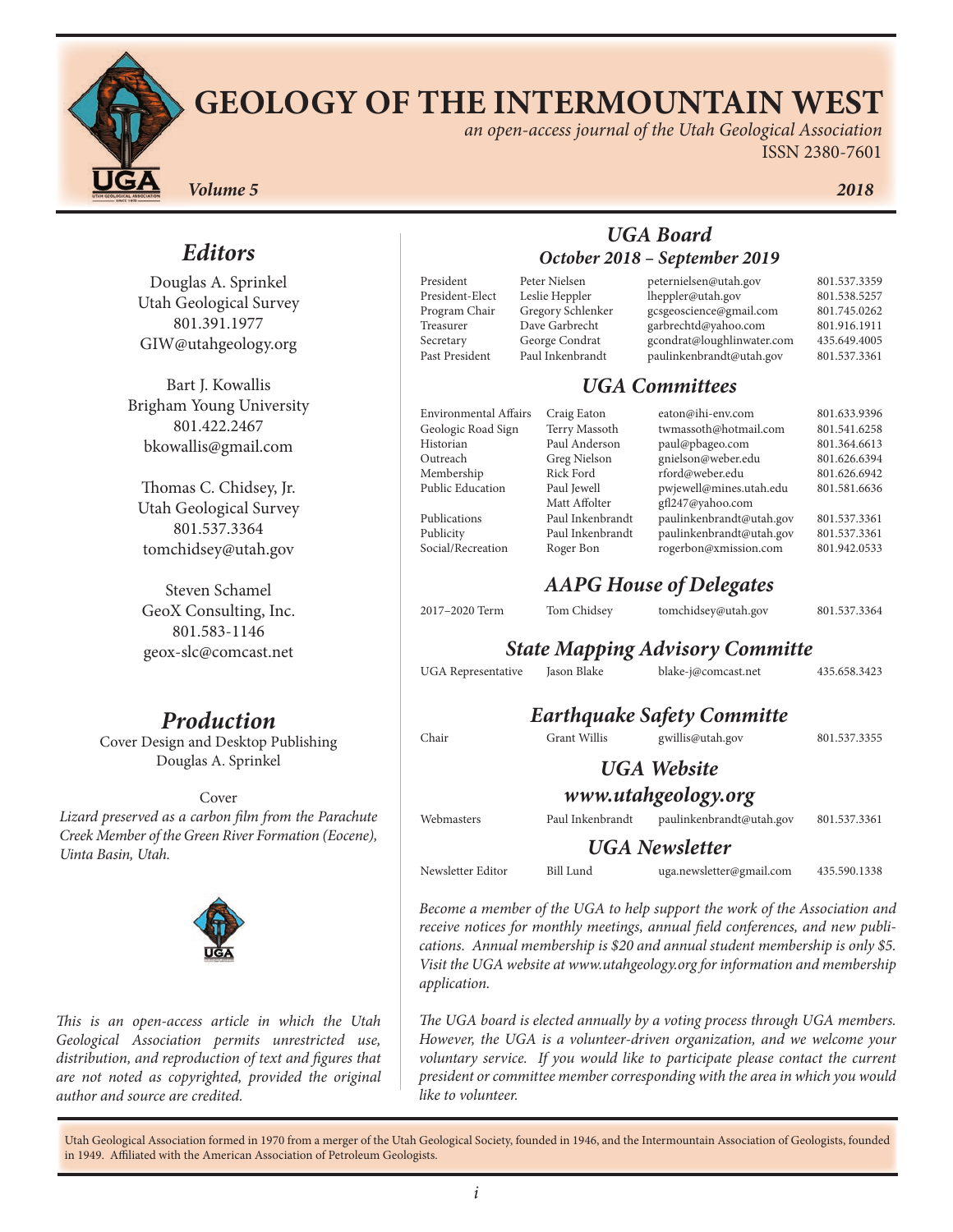

## **Soft-Bodied Fossil of a Lizard From the Parachute Creek Member, Green River Formation (Eocene), Utah**

#### **Kenneth Carpenter**

*Prehistoric Museum, Utah State University Eastern, 155 Main St., Price, UT 84501; and Museum of Natural History, University of Colorado, Boulder, CO 80302; Ken.Carpenter@usu.edu*

#### **ABSTRACT**

A rare specimen of soft tissue preservation of a lizard from the Parachute Creek Member of the Eocene Green River Formation, Uinta Basin, Utah, is described. The preservation is unusual in that it is a mineralized body lacking the skeleton. This, and other small boneless vertebrate specimens also from the Parachute Creek, indicate occasional demineralizing conditions in Lake Uinta, but not apparently in the other two lakes of the Green River Formation—Fossil Lake and Lake Gosuite.

### **INTRODUCTION**

Fossil lizards are a rare in the Eocene Green River Formation. Grande (2013) reported three taxa, including two specimens of the varanid *Saniwa ensidens* (described by Rieppel and Grande, 2007), three specimens of the shinisaur (crocodile lizard) *Bahndwivici ammoskius* (described by Conrad, 2006), and a single specimen of the iguanian *Afairiguana avius* (described in Conrad and others, 2007). To this list are several specimens of lizards represented by two-dimensional, mineralized bodies lacking the skeletons, which had dissolved away. Although some of these specimens have been known for decades (e.g., Grande, 1984), only recently has one been described (Conrad and others, 2014). The specimen consists of the anterior half in dorsal view on part and counterpart slab and is remarkable for the dark mineral film preservation of the eyeballs and brain, in addition to the mineralized scales. Edwards and others (2011, 2012) presented Fourier Transform InfraRed and Synchrotron Rapid Scanning X-Ray Fluorescence elemental maps of two other specimens (but no morphological description). These show that the mineralized scales preserved relicts of the amide and sulfur compounds that they inferred were derived from the original keratinous skin. These specimens had previously been illustrated in Grande (1984).

Recently, a nearly complete soft-bodied lizard specimen was found in the collections at the Colorado School of Mines, Golden, Colorado. The specimen was collected during a school fieldtrip by W.R. Keller "approximately 21 miles south-southwest of Vernal, Utah" (figure 1), which would place the site near what is now the Ouray National Wildlife Refuge. The specimen was figured as a salamander by Johnson (1954) probably because of the rounded head. Minute scales, however, clearly establish its lacertilian nature. The locality information is suspect because strata 21 miles south-southwest of Vernal is predominately Holocene alluvium and eolian deposits (Sprinkel, 2007), the lower part of the Brennan Basin Member of the Duschesne River Formation, and Member C of the Uinta Formation both Eocene in age. The matrix of the specimen,

*Citation for this article.*

© 2018 Utah Geological Association. All rights reserved.

*Carpenter, K., 2018, Soft-bodied fossil of a lizard from the Parachute Creek Member, Green River Formation (Eocene), Utah: Geology of the Intermountain West, v. 5, p. 263–269.*

For permission to use, copy, or distribute see the preceeding page or the UGA website, www.utahgeology.org, for information. Email inquiries to GIW@utahgeology.org.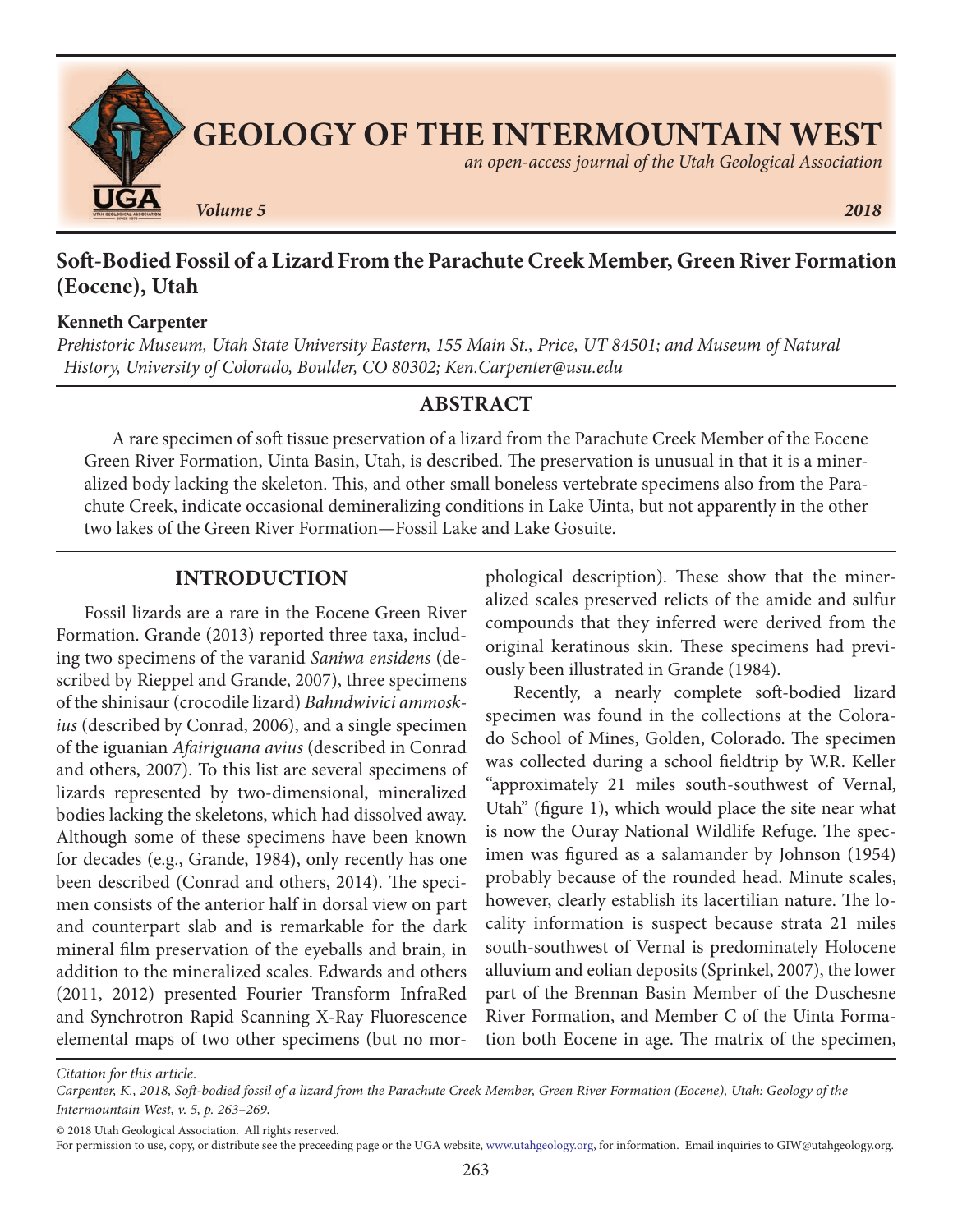

Figure 1. Map showing the distribution of the Green River Formation that identify Lake Uinta, Lake Gosuite, and Fossil Lake. All of the boneless vertebrate skeletons are from the Parachute Creek Member of the Lake Uinta strata. (1) Southwest of Vernal CSMGM 14156 (this report); (2) Nine Mile Canyon (Stokes, 1978, assumed to be shed skin, but in context of this report may be a demineralized lizard); (3) Bonanza (Grande, 1984; Edwards and others, 2011; also boneless fish CEUM 81827); (4) Douglass Pass (Langston and Rose, 1978; Grande, 1984; Edwards and others, 2012); (5) Anvil Points (Conrad and others, 2014). Green River Formation map based on KML files from Mineral Resources Online Spatial Data (undated) and imagery from Google Earth.

however, is more like the greenish-gray shales of unweathered Parachute Creek Member of the Green River Formation. The nearest exposures of that member is along Willow and Hill Creeks, more than 39 miles south-southwest of Vernal and south of Fort Duschesne, Uintah County. These two creeks border the east and west side of Big Pack Mountain. Alternatively, there are other exposures of the Parachute Creek Member along the Green River about 40 miles southwest Vernal. It is unfortunate that no additional information is available to narrow the location.

Measurements were determined using ImageJ 1.50e

on an image captured using a high-resolution flatbed scanner (1200 dpi) to minimize parallax. All measurements were rounded to nearest millimeter owing to a certain level of uncertainty about the edges of certain morphological points.

#### **ABBREVIATIONS**

CEUM–College of Eastern Utah Prehistoric Museum (now Prehistoric Museum, Utah State University); CSMGM–Colorado School of Mines Geological Museum.

#### **SYSTEMATIC PALEONTOLOGY**

SQUAMATA Oppel, 1811 ?IGUANIA Cope, 1864 Gen et sp. indet.

#### **Specimen**

CSMGM 14156 skin impression and mineralized film of nearly the entire body (figure 2).

#### **Locality**

South-southwest of Vernal, Utah, presumably near Big Pack Mountain or along the Green River, Uintah County, Utah. Probably from the Parachute Creek Member, Green River Formation.

#### **Description**

The specimen is the mineralized body of a lizard preserved in ventral view (figure 2). Both forelimbs are appressed against the body making it look armless. The hind legs are parallel with the left leg folded across the abdomen. The short, rounded head is an artifact due to a thin layer of matrix covering the tip of the snout; no trace of a gular dewlap is seen. Matrix also covers the distal end of the tail. The covering matrix will probably not come off easily or cleanly as attested by previous attempts in the 1970s to remove matrix over the lower limbs with a needle. Most likely an attempt to mechanically expose the snout will result in considerable damage. The specimen has a midline length of 242 mm as exposed; it has an estimated snout-vent length of 141 mm assuming the snout is 3 mm longer and that the vent was approximately in the vicinity of the left knee  $($  +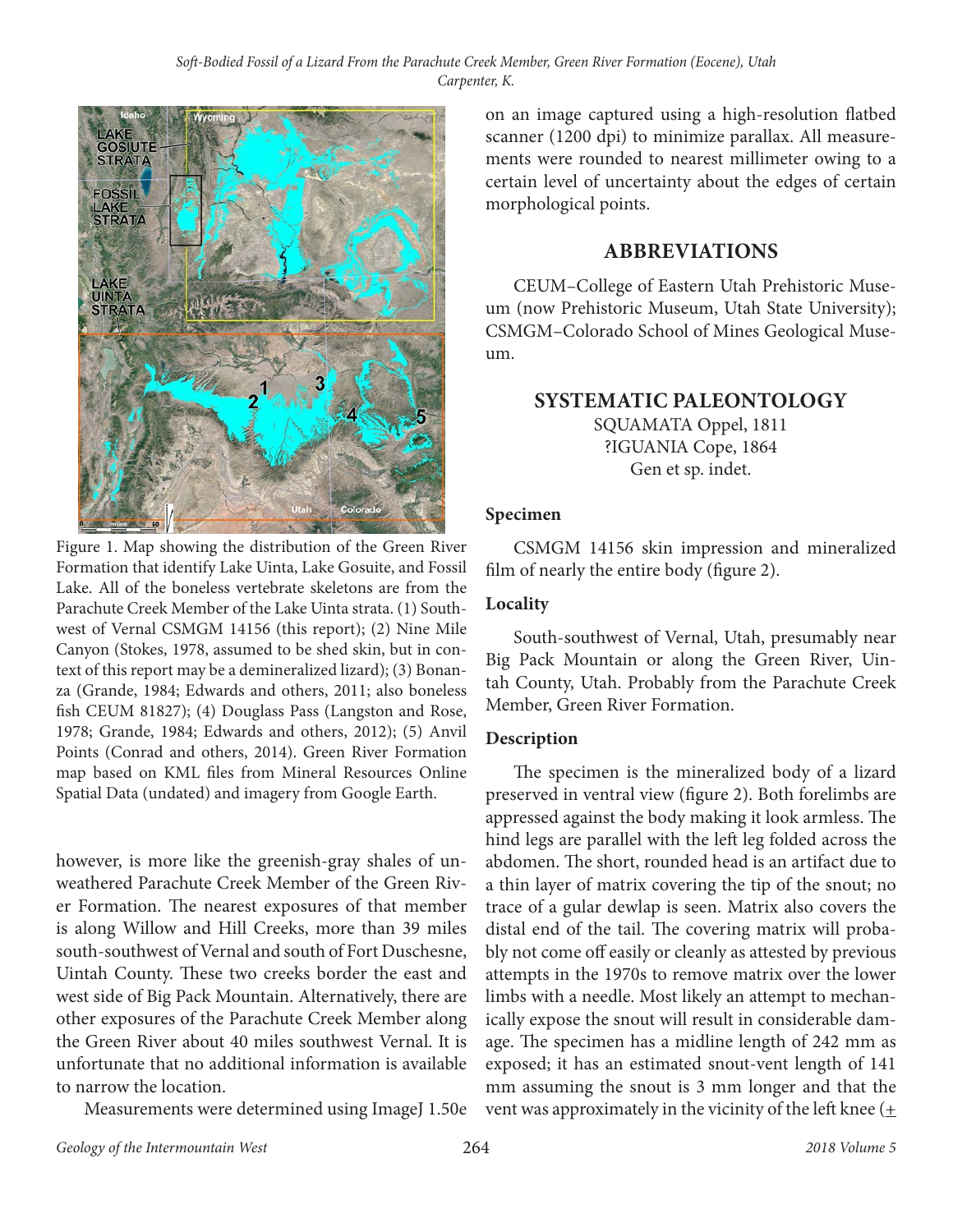

Figure 2. Ventral view of CSMGM 14156. Boxes A to C are shown in figure 3. Small yellow box is small pyritic mass probably of gastric residue. White box shows possible degassing rupture; note displaced skin along bottom edge. Scale in cm.

5 mm). The maximum width of the head is 22 mm, and the midline length of the visible portion is 25 mm measured perpendicular to the maximum width. The neck is approximately 14 mm wide and midline length of 13 mm. The maximum width of the body is 32 mm. The right arm is 23 mm assuming the dark spot at the proximal end is the location of the humeral head. The elbow cannot be identified with certainty, so the separate arm segments are not measured; the manus is either hidden by matrix or in the missing counter slab. The left thigh is approximately 20 mm, the left lower leg 21 mm, and the incomplete left foot 23+ mm. The maximum width of the complete right thigh is 12 mm. All of the width measurements are undoubtedly increased due to compaction of the three-dimensional (3D) body; lengths generally do not change as much.

Traces of bone are seen as irregular, very dark struc-

tures in the tail but lack detail (figures 2 and 3C). The vertebrae in a short segment in the middle of the tail are displaced. A small blob of pyritic mass in the lower abdominal region probably formed due to localized reducing environment from decomposition of gastric residue (yellow box in figure 2).

Scales are seen all over the body, and the most prominent are those on the neck, chest, and thigh (figure 3). They are tiny, granular, nonoverlapping, and those on the neck and thigh are arranged in rows. Those on the neck become progressively larger towards the midline (figure 3A). The scales along the anterior edge of the thigh appear to be a little larger and closely packed, whereas those on the posterior side are smaller and granular. The scales on the tail are square to rectangular, lacking any evidence of having osteoderms, and arranged in longitudinal rows (figure 3C). These scales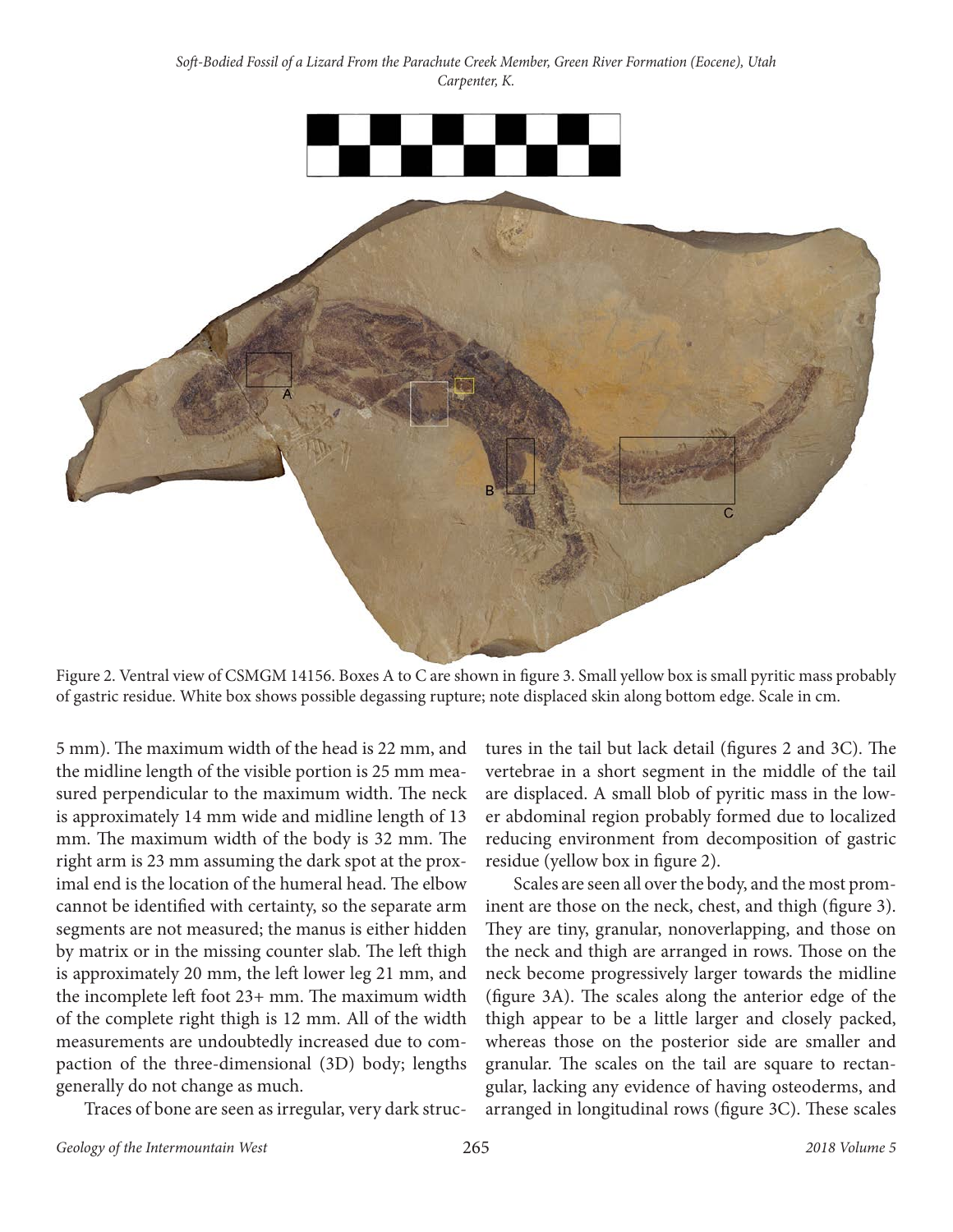

Figure 3. Closeups of squamation: (A) neck region; (B) right inner thigh; (C) mid-tail. Scales in mm.

often have a small, darker spot along the posterior edge. None of the lateral scales of the tail show evidence of having had osteoderms as in *Bahndwivici*, which would predictably be seen as giving the margin of the tail an irregular, slightly jagged appearance. The squamation of CSMGM 14156 is similar to that of BHI-102B figured by Edwards and others (2011, figure 1a), suggesting the two specimens probably belong to the same taxon.

#### **DISCUSSION**

The measurements given above in conjunction with figure 2 strongly suggest that CSMGM 14156 is a medium-sized lizard, having a relatively short, wide head on a distinct neck, wide body, short-limbs, and with tiny granular scales on the belly and transverse rows of small, square or rectangular scales on the underside of the tail. From these characters, CSMGM 14156 is questionably referred to as either a gecko or iguanid. The referral relies heavily on what CSMGM 14156 is not. For example, the apparent absence of osteoderms eliminates anguids, scincids, helodermids, etc., the presence of a distinct neck is another factor eliminating scincids, and the well-developed, although short limbs, eliminates the anniellids, etc. The small size of the granular scales covering the body supports the interpretation that the local environment in the vicinity of the Green River lakes was warm and humid (e.g., Wegener and others, 2014).

Numerous matrix-filled fissures cut across the body and tail dividing it into segments. These fractures are

clean and suggest that the skin was subjected to tension force pulling it apart as if brittle. This can best be seen where the skin is broken into smaller pieces that are slightly displaced (figure 3C). There is also some evidence for shearing forces causing a slight offset of the skin, such as the front half of the body relative to the back half (figure 2). The fissures are post-depositional because there must have been sediment holding everything in place as the fissures formed, possibly as a result of sediment compaction.

The postmortem subaquatic decay of a lizard carcass (collared iguana *Oplurus cuvieri*) over a two-month period was described by Richter and Wuttke (2012). As in other studies of decomposition, decay began within the abdomen, which would have led to typical postmortem bloat and float phase (e.g., Minshall and others, 1991; Rodriguez, 1997). This phase terminates with degassing from rupture of the skin. It is possible that the gap in the skin in the abdominal region of CSMGM 14156 represents the site of the rupture, especially given that the skin along the lower margin does appear to be displaced outwards from the body (white box in figure 2). These features are suggestive of rupture but are not definitive. As in other decomposition studies, Richter and Wuttke (2012) noted that the skin was resilient and long lasting (cf. Minshall and others, 1991; Rodriguez, 1997). In fact, next to bone, skin is one of the most resilient tissues in the dead vertebrate body in the absence of scavengers (Gill-King, 1997).

The fossilization of the skin probably involved microbial authigenic mineralization (Briggs and McMalon,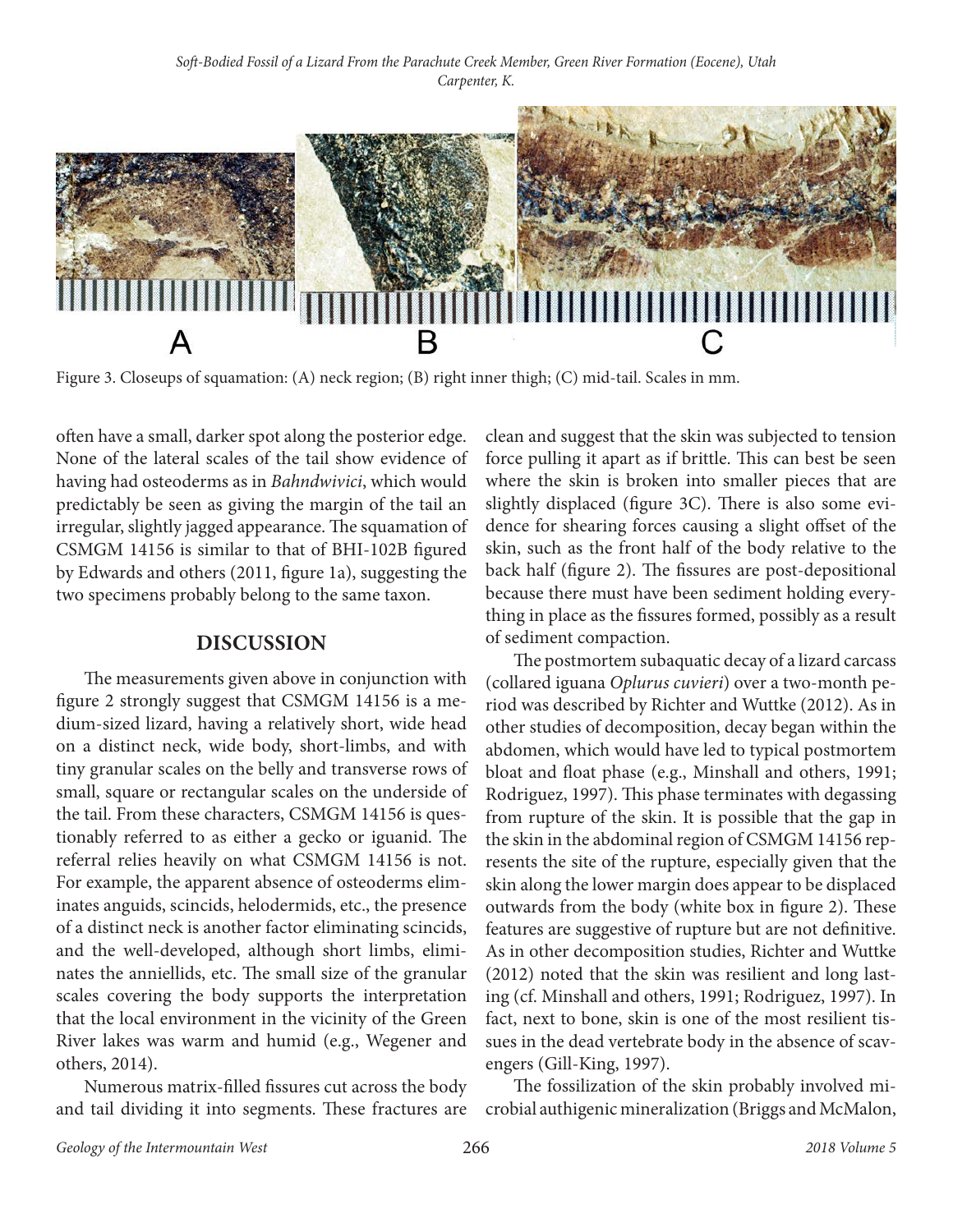2016). Such fossilization can replicate extremely fine detail. Edwards and others (2011) presented a taphonomic model to explain the elemental and mineralogical signature of a fossilized lizard skin from the Green River Formation. This model neglects the ubiquitous microbes associated with dead organic material and does not explain the demineralization of the skeleton. I therefore consider their model as incomplete. As mentioned previously, bone is typically the most resilient tissue in the vertebrate skeleton and can survive little changed for thousands of years in wet environments (von Endt and Otner, 1984; Turner-Walker and Peacock, 2008). Consequently, the fossilization of the skin in CSMGM 14156 at the expense of bone must result from unusual environmental conditions. Low pH is known to demineralize bone hydroxyapatite (Christensen and Myers, 2011). Such an environment can be created within the carcass during autolysis (Gill-King, 1997). Subsequent anaerobic bacterial decomposition also leads to a drop in pH, which can initiate bone demineralization (Child, 1995). But demineralization of bone is not always a simple matter of low environmental pH (Turner-Walker and Peacock, 2008). Bone mineral is also susceptible to dissolution in an environment undersaturated with respect to calcium and phosphate (Turner-Walker and Peacock, 2008). A gentle bottom current would prevent the saturation of calcium and phosphate ions in the local microenvironment around and in the lizard carcass. Added to this is the increase porosity of bone by bacterial collagenase, which can increase the surface to volume ratio and facilitate dissolution (Hedges and Millard, 1995). Experimental work has shown that the collagenase-producing bacterial already reside in the gut of most vertebrates at the time of death, thus bacterial bioerosion can begin soon after death (Child, 1995; White and Booth, 2014).

To narrow the probable cause for the demineralization of CSMGM 14156, it is necessary to consider the specimen in the context of the other boneless specimens. These additional specimens include the lizards cited in Grande (1984), Edwards and others (2011, 2012), and Conrad and others (2014), the hatchling crocodile described by Langston and Rose (1978), and a small clupeoid (CEUM 81827). Plotting these specimens on a distribution map of the Green River Formation revealed that they are restricted to the Lake Uinta basin (figure 1), and more specifically to the Parachute Creek Member. The question then arises, what is different about the Parachute Creek strata as compared to the other members deposited in Lake Uinta, Lake Gosuite, and Fossil Lake that might reflect a difference in bottom-water chemistry?

The paleolimnology of the Green River Formation is most thoroughly treated in Smith and Carroll (2015), and the Parachute Creek Member in particular by Boak and Poole (2015), Jagniecki and Lowenstein (2015), Rosenberg and others (2015), and Tänavsuu-Milkeviciene and Sarg (2015). Differences in water chemistry between Lake Uinta on the one hand, and Lake Gosuite + Fossil Lake (Buchheim and others, 2015) on the other, are seen in their saline enrichment phases whereby the chemicals already in the water are concentrated. Nahcolite (NaHCO3) was deposited in Lake Uinta, and trona (NaHCO3 ∙ Na2CO3 ∙ 2H2O) deposited in Lake Gosuite and Fossil Lake. During their high stand phases, the lakes were characterized by stratified dysoxic to anoxic bottom waters (Tänavsuu-Milkeviciene and Sarg, 2012). What made Lake Uinta different during deposition of the Parachute Creek Member is that it was apparently deeper than the other two lakes (Jagniecki and Lowenstein, 2015), which may have resulted in a thicker zone of dysoxic or anoxic bottom water. The decomposition of organic matter in this zone, in the upper sediments and within the lizard carcass by sulfate-reducing bacteria, would create hydrogen sulfide, which in water can create a weak acid. Over time, even a weak acid can be corrosive to bone if it is not removed by weak bottom currents. A weak acid would most likely persist if the carcass was sealed by a thin layer of anoxic mud.

#### **CONCLUSION**

The discovery of a boneless fossilized lizard from Lake Uinta strata is not merely a curiosity but provides insight into the condition of the lake bottom at the time of burial. There are several different ways in which bone can be naturally demineralized. The small size of the bones made them more susceptible to dissolution (von Endt and Ortner, 1984) regardless of which demineralization pathway the skeleton of CSMGM 14156 fol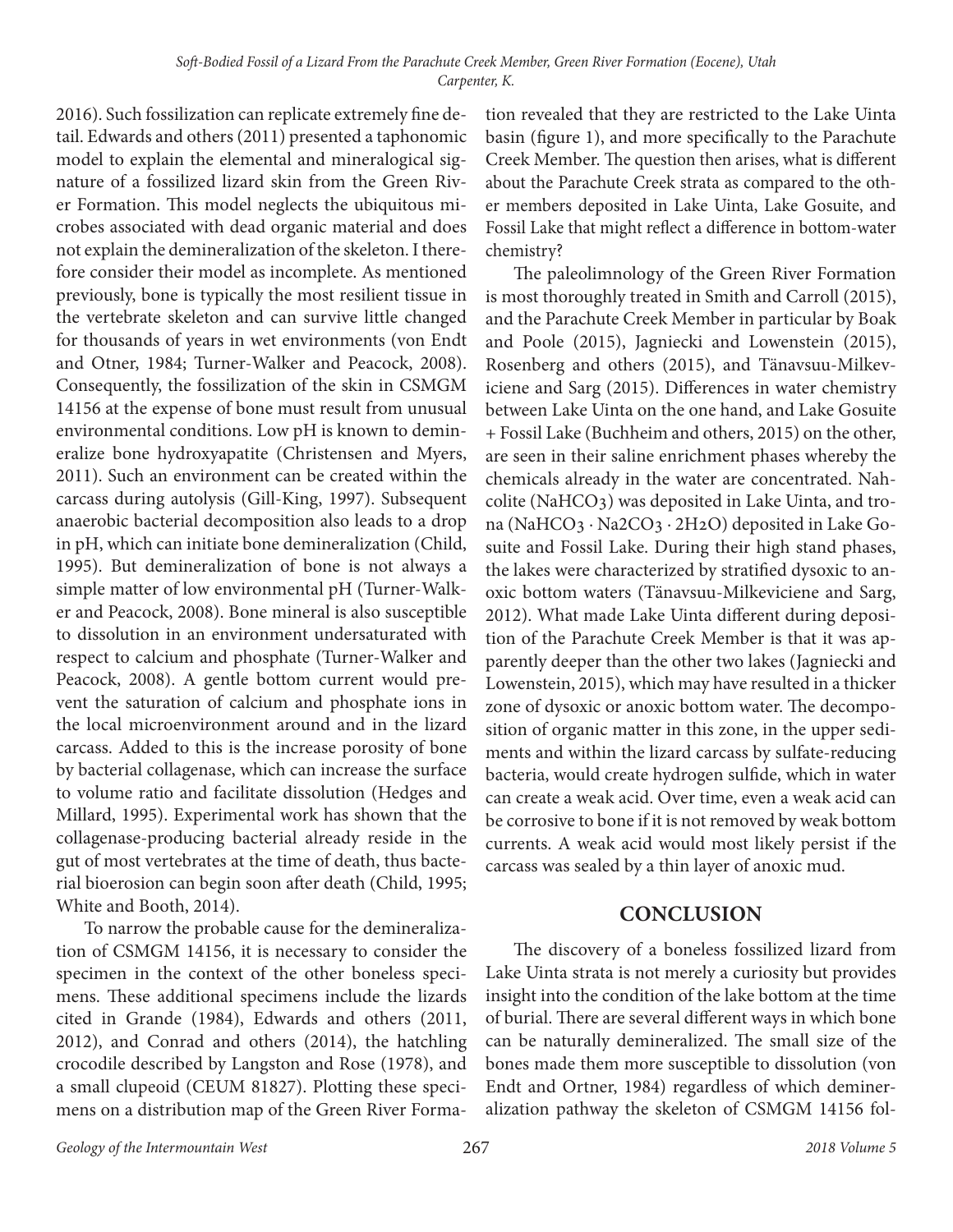lowed. At least six other boneless specimens of fish, alligator, and lizards are known, all from the Parachute Creek Member. These specimens, all small, suggest a commonality in their demineralization. And that leads to the hypothesis that the anoxic conditions at the bottom of Lake Uinta were at times slightly acidic.

#### **ACKNOWLEDGMENTS**

I thank Beth Simons, Colorado School of Mines Geological Museum, who invited me to describe CSMGM 14156. Thanks also to Doug Sprinkel for discussions about the Green River Formation in the vicinity of Cowboy Canyon, and for review comments and corrections. Also to Lance Grande, Field Museum of Natural History (Chicago), for review comments and corrections.

#### **REFERENCES**

- Boak, J., and Poole, S., 2015, Mineralogy of the Green River Formation in the Piceance Creek Basin, Colorado, *in* Smith, M.E., and Carroll, A.R., editors, Stratigraphy and paleolimnology of the Green River Formation, western USA: Dordrecht, Springer, p. 183–209.
- Buchheim, H.P., Biaggi, R.E., and Cushman, R.A., 2015, Stratigraphy and interbasinal correlations between Fossil and the Green River Basin, Wyoming, *in* Smith, M.E., and Carroll, A.R., editors, Stratigraphy and paleolimnology of the Green River Formation, western USA: Dordrecht, Springer, p. 127–151.
- Briggs, D.E., and McMahon, S., 2016, The role of experiments in investigating the taphonomy of exceptional preservation: Palaeontology, v. 59, no. 1, p. 1–11.
- Child, A.M., 1995, Microbial taphonomy of archaeological bone: Studies in Conservation, v. 40, no. 1, p. 19–30.
- Christensen, A.M., and Myers, S.W., 2011, Macroscopic observations of the effects of varying fresh water pH on bone: Journal of Forensic Sciences, v. 56, no. 2, p. 475– 479.
- Conrad, J.L., 2006, An Eocene shinisaurid (Reptilia, Squamata) from Wyoming, USA: Journal of Vertebrate Paleontology, v. 26, no. 1, p.113–126.
- Conrad, J.L., Head, J.J., and Carrano, M.T., 2014, Unusual soft-tissue preservation of a crocodile lizard (Squamata, Shinisauria) from the Green River Formation (Eocene)

and shinisaur relationships: The Anatomical Record, v. 297, no. 3, p. 545–559.

- Conrad, J.L., Rieppel, O., and Grande, L., 2007, A Green River (Eocene) polychrotid (Squamata: Reptilia) and a re-examination of iguanian systematics: Journal of Paleontology, v. 81, p. 1365–1373.
- Edwards, N.P., Barden, H.E., Van Dongen, B.E., Manning, P.L., Larson, P.L., Bergmann, U., Sellers, W.I., and Wogelius, R.A., 2011, Infrared mapping resolves soft tissue preservation in 50 million year-old reptile skin: Proceedings of the Royal Society of London B, Biological Sciences, v. 278, no. 1722, p. 3209–3218.
- Edwards, N.P., Wogelius, R.A., Bergmann, U., Larson, P., Sellers, W.I., and Manning, P.L., 2012, Mapping prehistoric ghosts in the synchrotron: Applied Physics A, v. 111, no. 1, p. 147–155.
- Gill-King, H., 1997, Chemical and ultrastructural aspects of decomposition, *in* Haglund, W.D., and Sorg, M.H., editors, Forensic taphonomy—the postmortem fate of human remains: Boca Raton, Florida, CRC Press, p. 93–108.
- Grande, L., 1984, Paleontology of the Green River Formation, with a review of the fish fauna (2nd edition): Wyoming State Geological Survey Bulletin 63, 333 p.
- Grande, L., 2013, The lost world of Fossil Lake—snapshots from deep time: Chicago, University of Chicago Press, 425 p.
- Hedges, R.E., and Millard, A.R., 1995, Bones and groundwater—towards the modelling of diagenetic processes: Journal of Archaeological Science, v. 22, no. 2, p. 155– 164.
- Jagniecki, E.A., and Lowenstein, T.K., 2015, Evaporites of the Green River Formation, Bridger and Piceance Creek Basins—deposition, diagenesis, paleobrine chemistry, and Eocene atmospheric CO2, *in* Smith, M.E., and Carroll, A.R., editors, Stratigraphy and paleolimnology of the Green River Formation, western USA: Dordrecht, Springer, p. 277–312.
- Johnson, J.H., 1954, The geological museum at "Mines:" The Mines Magazine, v. 44, no. 12, p. 31–32.
- Langston, W., and Rose, H., 1978, A yearling crocodilian from the middle Eocene Green River Formation of Colorado: Journal of Paleontology, v. 52, p. 122–125.
- Minshall, G.W., Hitchcock, E., and Barnes, J.R., 1991, Decomposition of rainbow trout (*Oncorhynchus mykiss*)